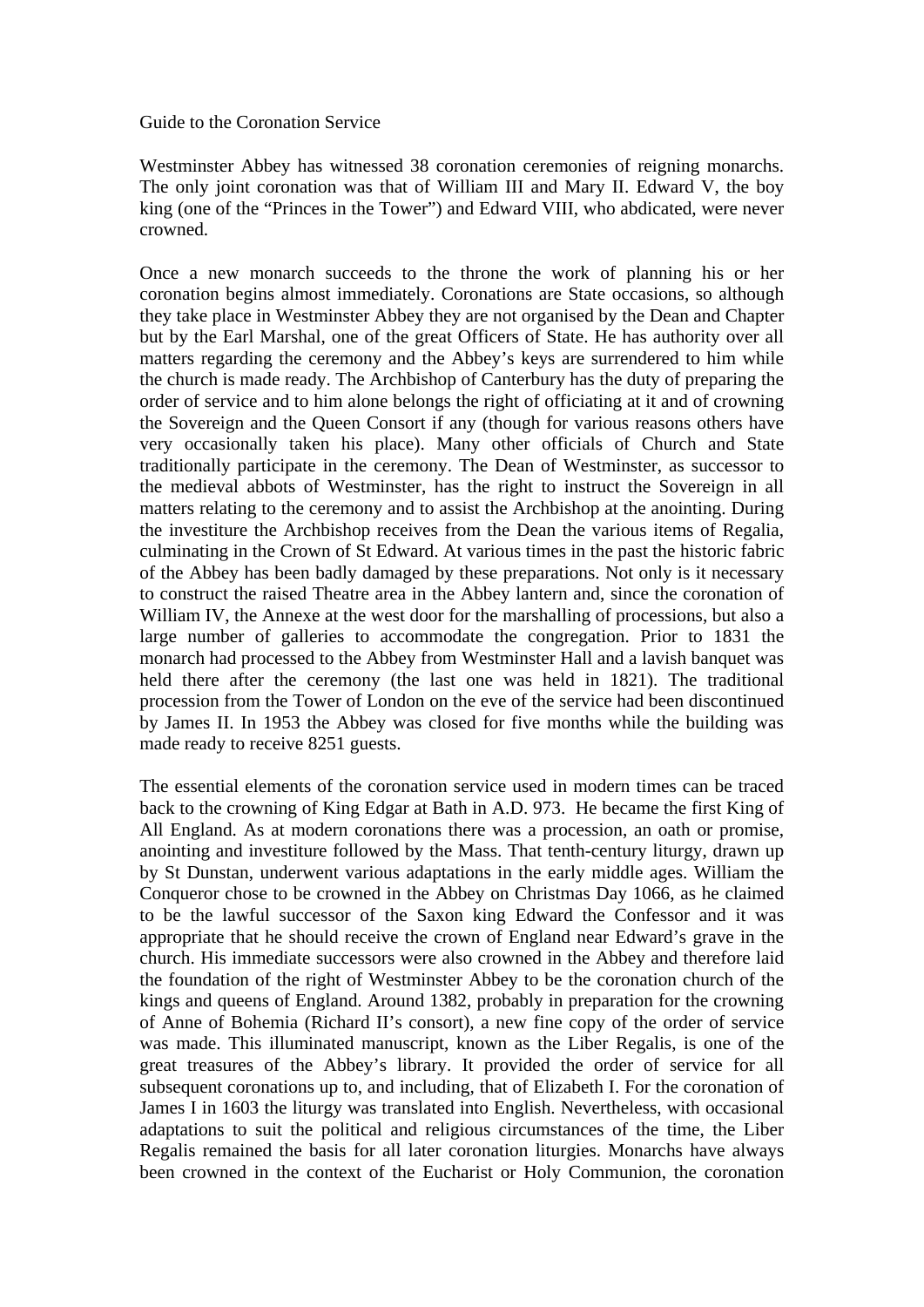ceremonies being interpolated at various points in the Eucharistic liturgy. Only for the coronation of the Roman Catholic James II in 1685 was the Communion service omitted.

On the night before the coronation the Regalia is brought from the Tower of London to the Abbey and kept overnight in the Jerusalem Chamber, guarded by Yeoman Warders. The next morning the clergy of the Abbey process with the Regalia through the cloisters and into the church. Most of the Regalia is placed on the High Altar, but the Imperial State Crown is taken to the altar in St Edward's Chapel.

At eighteenth and nineteenth century coronations public spectacle sometimes overshadowed religious significance. At George III's coronation some of the congregation began to eat a meal during the sermon. George IV's coronation was a great theatrical spectacle and the king spent vast sums of money on it. He flatly refused to allow his estranged wife Caroline into the Abbey although she went round to every door demanding admission. In contrast his successor, William IV, had to be persuaded to have a coronation at all and spent so little money that it became known as 'the penny coronation'. With Queen Victoria's coronation in 1838, however, came a renewed appreciation of the true significance of the ceremony.

The service can be divided into five main sections and a description of these follows, based largely on the coronation of Queen Elizabeth II in 1953. No hymns were sung by the congregation until "All people that on earth do dwell" was included in the 1953 ceremony.

1. In the first part of the service the Sovereign processes from the west end of the Abbey through the nave and choir to the Theatre. During this verses from Psalm 122 have traditionally been sung since the coronation of Charles I: 'I was glad when they said unto me: We will go into the house of the Lord'. Several musical settings of these words have been used over the centuries, but Sir Hubert Parry's version has been sung since its first performance at the coronation of Edward VII in 1902. Parry incorporated into it the cries of Vivat Rex! and Vivat Regina! (Long live the King/Queen!) with which the Scholars of Westminster School traditionally acclaim the Sovereign. The Archbishop of Canterbury presents the Sovereign to the people and they respond with 'God save the Queen!'. The Sovereign takes an oath, swearing to govern faithfully with justice and mercy, to uphold the Gospel, and to maintain the doctrine and worship of the Church of England. In 1953, for the first time, this part of the ceremony ended with the presentation of a Bible, 'To keep your Majesty ever mindful of the Law and Gospel of God as the rule for the whole life and government of Christian princes'.

2. The Communion service proceeds. After the Creed the choir sings Veni, Creator Spiritus, the ancient hymn invoking the Holy Spirit, the Sovereign's crimson robe is removed and she is seated in the Coronation Chair (placed facing the altar). Four Knights of the Garter hold a canopy over the Chair and, concealed from view, the Archbishop anoints the Sovereign with holy oil on the hands, the breast and the head. This is the most solemn part of the coronation service, for by anointing the monarch is set apart or consecrated for the duties of a Sovereign. Meanwhile the choir sings the anthem Zadok the Priest, the words of which (from the first Book of Kings) have been sung at every coronation since King Edgar's in A.D. 973. Since the coronation of George II in 1727 the setting by Handel has always been used.